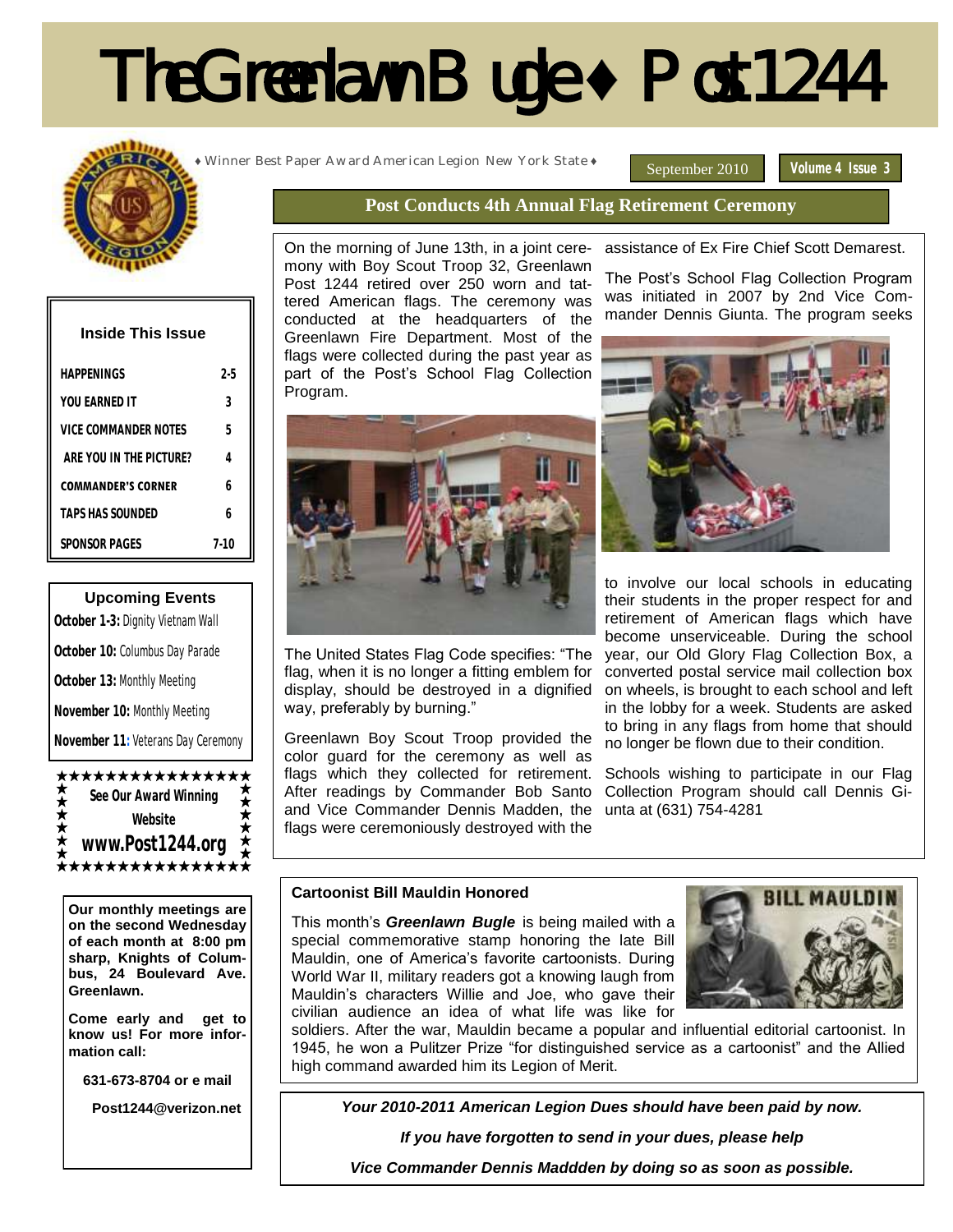## **Happenings**

#### **Army Sgt. Anthony Mangano Honored**

In a resolution offered by Councilman Mark Cuthbertson and Councilwoman Glenda Jackson, and adopted on August 3rd, the Town of Huntington agreed to rename Sinclair Drive in Greenlawn in honor of Sgt. Anthony L. Mangano Way." The late Sgt. Mangano, originally from Greenlawn, was killed in action June 21, 2008 in Afghanistan.



Mangano's mother Constance was presented with a street sign bearing her son's name. The Town has renamed Sinclair Drive, the street where she lives in the house she used to share with her son, "Sgt. Anthony L. Mangano Way."



#### **The Vietnam Wall Comes to Huntington**

The Dignity Memorial® Vietnam Wall Experience™ a traveling three-quarter scale replica of the Vietnam Veterans Memorial in Washington D.C., will soon be exhibited in Peter Nelson Park, Oakwood Rd, Huntington Station.

The Wall, dedicated to Vietnam veterans, honors all U.S. Veterans. It is 240 feet long and contains the names of the more than 58,000 Americans who died or are missing in Southeast Asia.

The exhibit will be open to visitors from Friday, October 1st through Sunday, October 3rd. The exhibit is free and open to the public 24-hours a day. 40,000 visitors are expected.

Volunteers and donations are needed to support this event. For more information, please contact Councilman Mark Cuthbertson's office at 631-351-3112

#### **News from Our Florida Chapter**

While everyone enjoyed the Labor Day BBQ here in Greenlawn, Vice Cmdr. Madden was visiting one of our "far away" members, Joe Soares and his wife Susan, at a Duffy's restaurant in Melbourne, Fl. Here is a photo of the two vets, just after lunch but before dessert, sitting outside in the sunny weather.

It appears that they had a good time, too.



#### **Boys State Comes up a Winner**

Nick Amandia, a Harborfields High School Senior and one of two delegates we sponsored to Boys State, was deeply impressed with his experience at the State University of New York at Morrisville, N.Y. where this year's Boys State session was held.

Nick addressed the Post at its regular monthly meeting in August and thanked everyone for a "great experience". He learned about the military and how Government functions and was elected by his peers to serve in a mythical legislature.

His first impression at Boys State was the sight of "a burly, tough looking Marine who told us he had won BEST UNIT

four times and this would be his fifth". Amandia said the Marines put a scare into everyone, but he also gained their admiration.

Nick and the other boys quickly learned how to keep their rooms spic and span after they returned to find their clothing on the floor and mattresses stripped off their beds. Veterans at the meeting got a good laugh, remembering their own basic or boot camps. Politically, a thousand delegates were split into two parties and learned how to set up campaigns, hold elections and serve in office.

Nick was pleased to report that his Drill Sergeant got his fifth Best Unit award.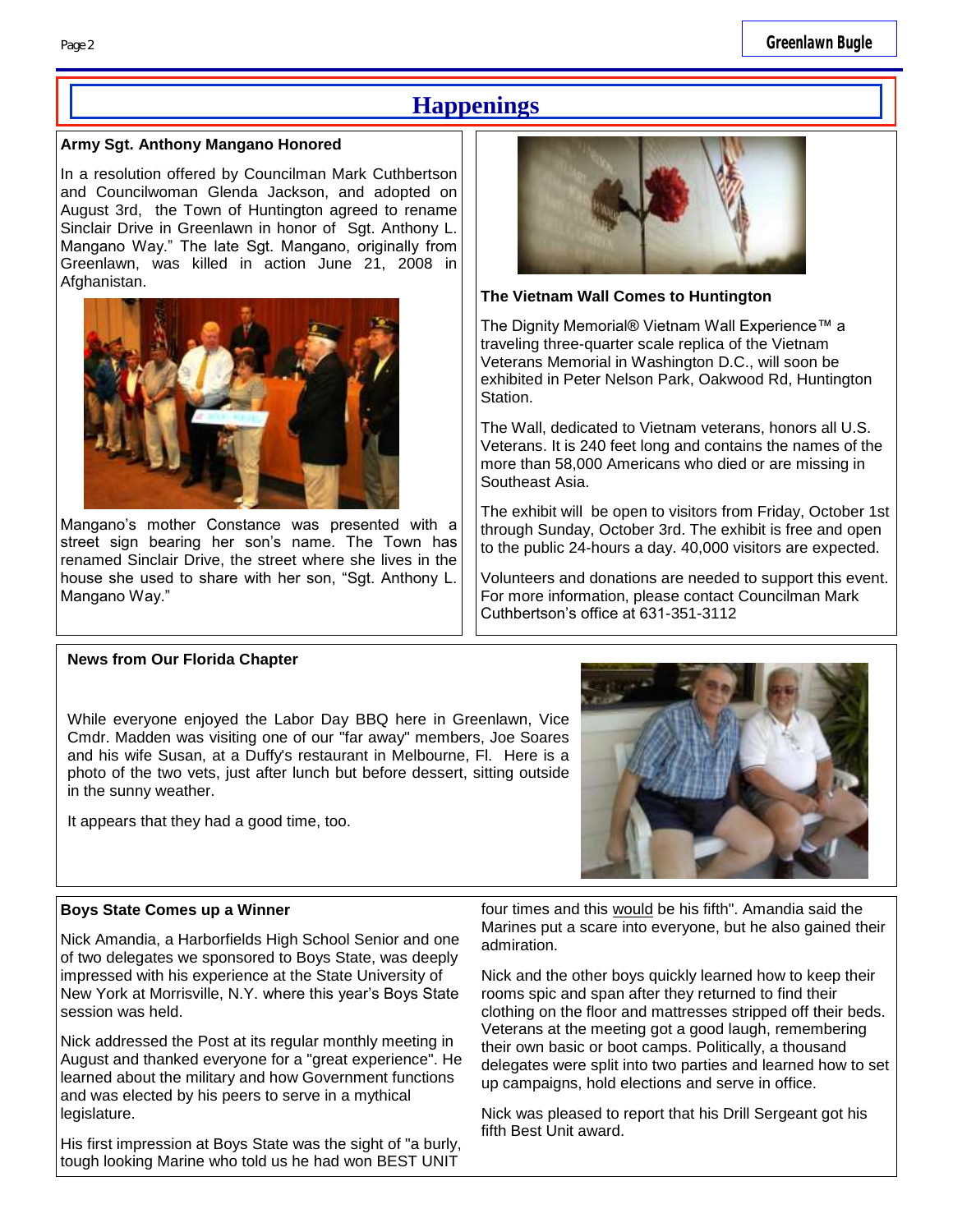## *"You Earned It" by Donna Boyle , Post Service Officer*



#### Do you qualify for this **GRANT program, administered by the VA?**

Veterans with (service-connected & non-service-connected) disabilities may receive assistance for home improvements necessary because of their disability. Grant amounts differ for service-connected & non-service-connected disabilities.

- Up to \$4,100 for service connected
- Up to \$1,200 for non-service-connected

Some items such handrails and stair glides, are available without this grant.

Veterans who have received a medical determination stating that improvements and structural alterations are necessary or appropriate for the effective and economical treatment of his/her disability, may qualify for one of these:

- Special Home Adaptation (SHA) grant
- Specially Adapted Housing (SAH) grant.

Those Veterans participating in Chapter 31 programs may qualify for additional assistance to address their independent living requirements.

To apply, you have a prescription from a VA or fee-basis physician and fill out VA Form 10-0103. (Leases & rentals qualify but must include the owners permission in writing).

- Allowing entrance/exit from home
- Improving access for use of essential lavatory and sanitary facilities
- Improving access to kitchen and bathroom counters
- Lowered Electrical outlets and switches
- Improving paths or driveways
- Plumbing/electrical work for dialysis patients

#### **Examples of Work items covered Examples of Work items not covered**

- Walkways to exterior buildings
- Widening of driveways (in excess of a 7ft x 6ft area)
- Spa, hot tub or Jacuzzi
- Exterior decking (in excess of  $\Box$  8ft x 8ft)

| ⊀≿<br><b>Congratulations</b>                                                                                                                                                                                                                                     |  |
|------------------------------------------------------------------------------------------------------------------------------------------------------------------------------------------------------------------------------------------------------------------|--|
| $\frac{\lambda}{\Delta}$ Brian Meagher, son of Legionnaire Brian and Sherri Meagher, was awarded the rank of Eagle Scout at a $\frac{\lambda}{\Delta}$<br>$\rightarrow$ Court of Honor on August 8.                                                              |  |
| Legionnaire Don Farinacci's most recent book, "Truman and MacArthur, Adversaries for a Common $\overrightarrow{\hat{X}}$<br>Cause" (Merriam Press, 2010) was awarded the Silver Star for second place in the Military Writers Society $\overrightarrow{\hat{X}}$ |  |
|                                                                                                                                                                                                                                                                  |  |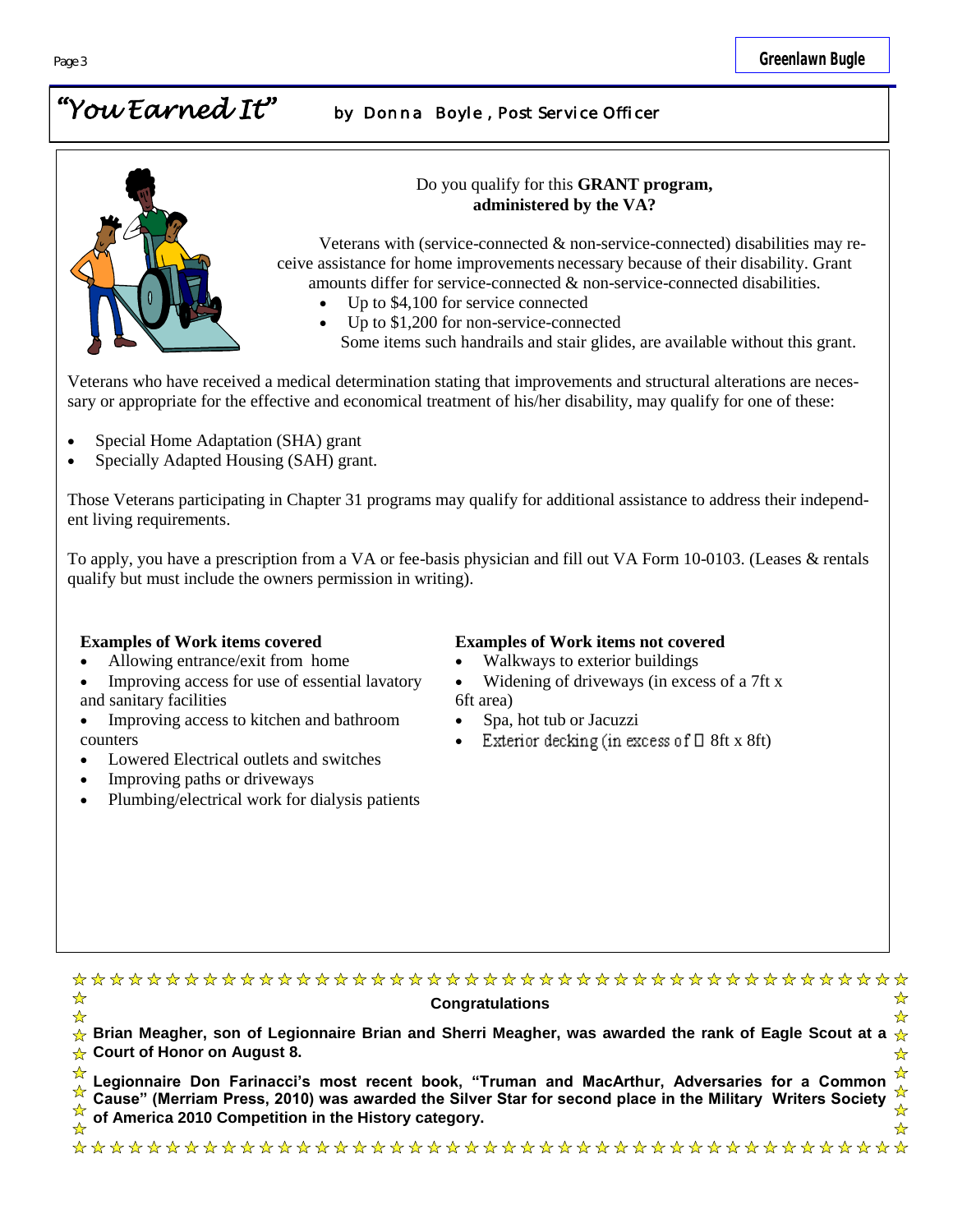

#### **Poppy Drive a Big Success**

Volunteers from both the Post 1244 American Legion and Auxiliary Unit manned stations at local stores in May, offering memorial poppies to the public in exchange for contributions to assist disabled and hospitalized veterans.

In the battlefields of Belgium during World War I, poppies grew wild amid the ravages of war. The overturned soils of battle enabled the poppy seeds to be exposed to the sunlight, allowing them to grow and forever serve as a reminder of the terrible price of war.

The American Legion Auxiliary Poppy Program provides multiple benefits to the veterans and to the community. The hospitalized veterans who make the flowers are able to earn a small wage, which helps to supplement their incomes and makes them feel more self-sufficient. The physical and mental activity provides many therapeutic benefits as well. Donations are used exclusively to assist and support veterans and their families. The poppy also reminds the community of the past sacrifices and continuing needs of our veterans. Legion and Auxiliary members endeavor to explain the true meaning of this little flower to all those who receive it. The poppy has become a nationally known and recognized symbol of sacrifice and is worn and used by Legion and Auxiliary members to honor the men and women who served and



Legionnaire Don Forman with granddaughter Kayla Forman and great granddaughter Samara Torres, offering poppies to the public.

We would like to thank all the concerned citizens who donated to the poppy drive conducted this May. Also, many thanks to the local businesses that participated.



died for their country in all wars.

The members of American Legion Auxiliary Post 1244 wish to express our deepest sympathy to Auxiliary President Fran Hubbs on the passing of her husband Charlie. He was a much loved and active member of Post 1244 for many years.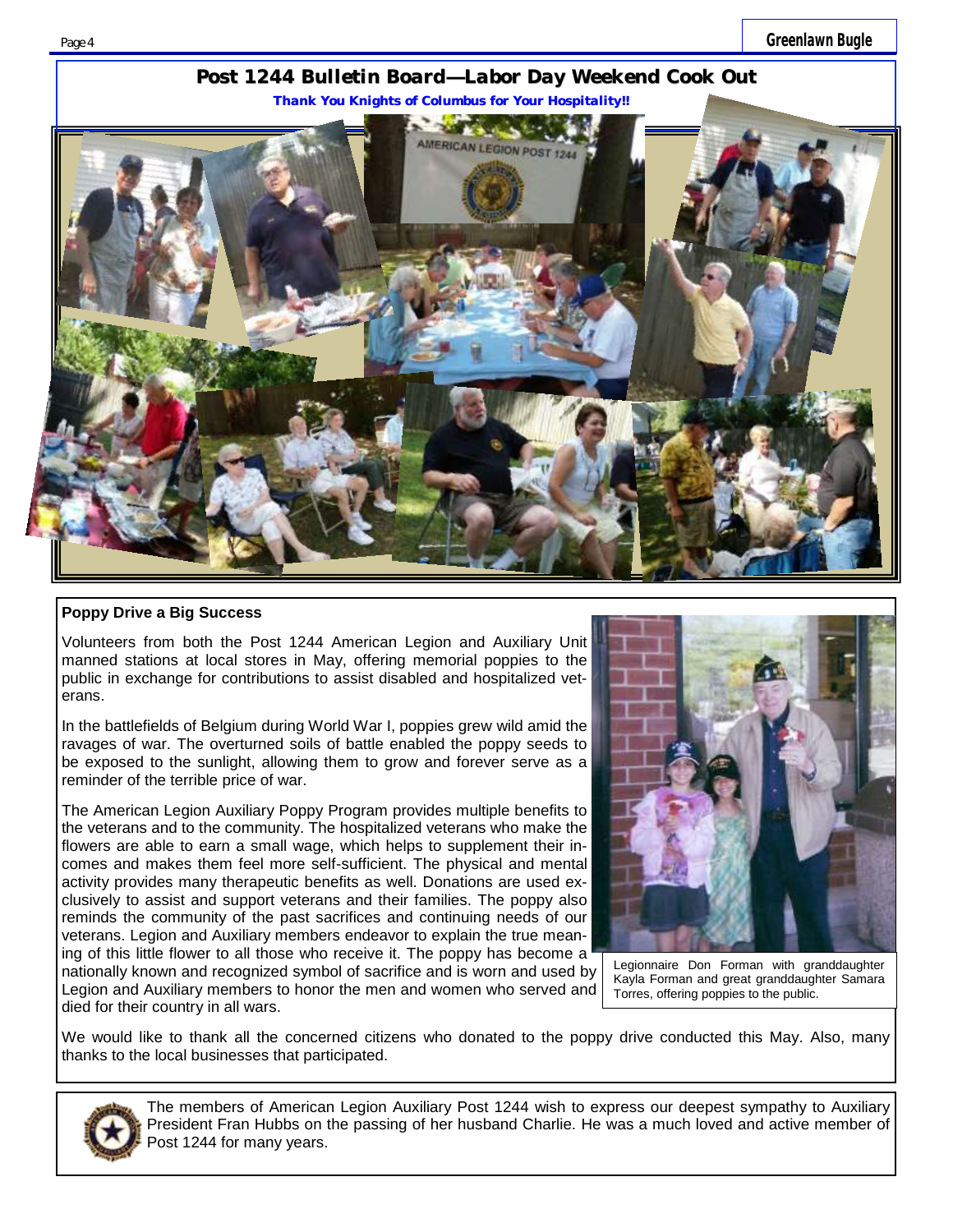## **Vice Commander's Call to Members**



It won't be long now before the leaves turn and fall, so our Post's outside activities are winding down for this year, 2010. Its been quite a season for us and we've accomplished much.

Our final outdoor event will be our Veteran's Day ceremony at the Greenlawn Memorial Park. The date is Thursday, Nov.  $11<sup>th</sup>$  (the eleventh hour of the eleventh day of the eleventh month ) and we will assemble in the Dunkin Donuts parking lot at 10:45AM. Each year, this event is better attended than the previous year and several "civilians" have also come to join us in this ceremony to honor ALL Veterans.

**Dennis Madden**

Afterward, I'm hoping you will join us for lunch at a restaurant to be announced. We gather with other groups celebrating the day, and it is a fitting tribute to have young and old Veterans together. If you know another Vet who is not a member, bring them along, too. If you wore this country's uniform, you belong with us on that day. Please, make it your business to come and be with us for this very solemn event. I promise that you won't be sorry you dedicated the time.

#### **Welcome New Members of the Post 1244 Family!**

Since our last edition of *The Greenlawn Bugle*, we have added 8 new members

Brian Bilyk, Bob Glanzman, James Lynch, Bill Lynch, Candace Mills, Tom McAuliff, Bob Smith and Alfred Vanek.

#### **MIA / POW Recognition Day**

Each year, the third Friday in September is set aside to honor the commitment and the sacrifices made by this nation's Prisoners of War and those who are still Missing in Action, as well as their families. This year, National POW/ MIA Recognition Day was observed on Friday, September 17.

National POW/MIA Recognition Day is one of the six days specified by federal law on which the black POW/MIA flag shall be flown over federal facilities and cemeteries, post offices and military installations.



The design for the MIA/POW flag was never copyrighted. became a flag that belongs to everyone, a design that hauntingly reminds us of those we dare not ever forget. Behind the black and white silhouette is a face we can't see...the face of a husband, a father, or a son who has paid with their freedom, for our freedom. Beneath the image are the words…

#### *"You Are Not Forgotten"*

#### **MIA / POW Current Statistics:**

WWII: 74,074 Korea: 8,025 Vietnam: 1,713 Cold War: 125 Persian Gulf: 2 Iraq:1 Afghanistan: 1

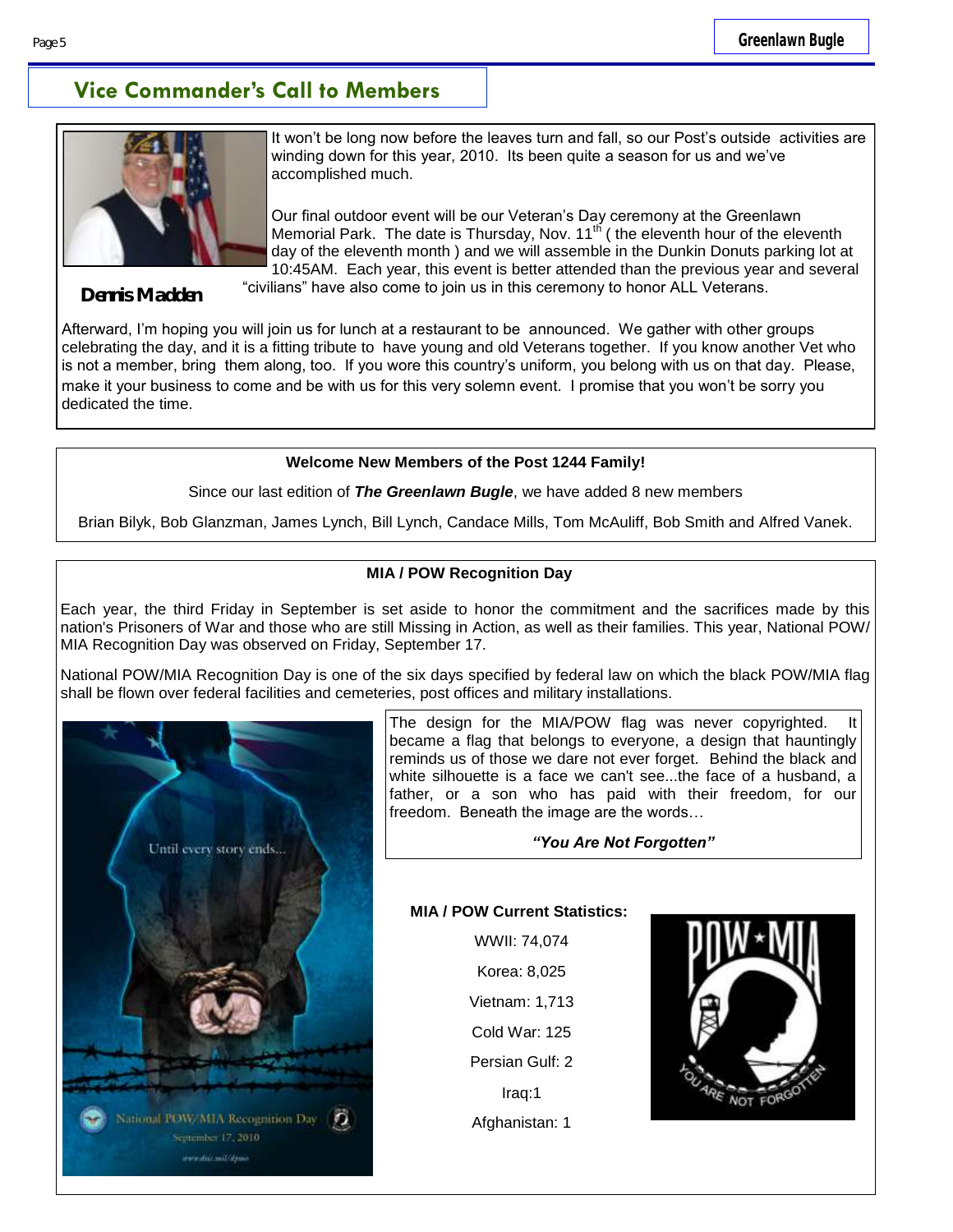## **Commander's Corner**



The other day I returned home from a long walk with the shredded and soiled remains of several American flags. I found these along the roadside, perhaps blown by the wind from the roof of a passing car, or from the sales lot of a used car dealer.

I am always saddened to see how casually this living symbol of our nation is treated by some of our fellow citizens. To many, it is just a prop to encourage us to patronize their store or gas station, to others, just a piece of cloth to be discarded at will.

**Bob Santo**

The flag of the United States of America is the emblem of our country's ideals, principles, values, and traditions. It is the sense of America's history and its vast contribution to human betterment, including the service many Americans gave to the country's armed forces and the bloody cost of protecting and preserving that contribution. It represents the total experience of America and the American people from the founding of our nation to the present.

As Legionnaires, we encourage respect for the flag and all that it represents. If we have lost respect for our flag then we have forgotten those who sacrificed so much under that flag to give us the freedoms we enjoy as Americans.

Our Post recently took part in a local parade. Though the crowds cheered as we marched by, not one person stood and placed their hand over their heart as the flag went by. Several elected officials chatted on the reviewing stand. As the color guards passed in review, only one of them rendered a hand over heart salute to our flag.

I am writing this column on the day after the ninth anniversary of 9/11. I remember the comfort that the image of our flag provided to so many of us during those awful days following the attacks in 2001. Our flag served to unify us when we needed it most. Let's remember how important our traditions and symbols are. They unite us as a people. Pass them on to our children and our grandchildren.



A tattered flag on a business sign on Rt. 110 in Melville

## **Taps Has Sounded**

#### **Charles E. Hubbs, WW II**

**August 24, 2010**

Served in The Pacific. Huk Rebellion, The Philippines.

American Campaign Medal, Asiatic Pacific Campaign Medal, WW II Victory Medal,

Good Conduct Medal and Sharpshooter Badge

## **Arthur Y. Zamansky, Vietnam**

#### **June 21, 2010**

National Defense Service Medal

## **Gerald T. Lane, Korea**

#### **August 26, 2009**

We only recently learned of the death of our comrade, Legionnaire Gerald Lane.

We wish that we had come to know him in person. We will always be grateful for his service.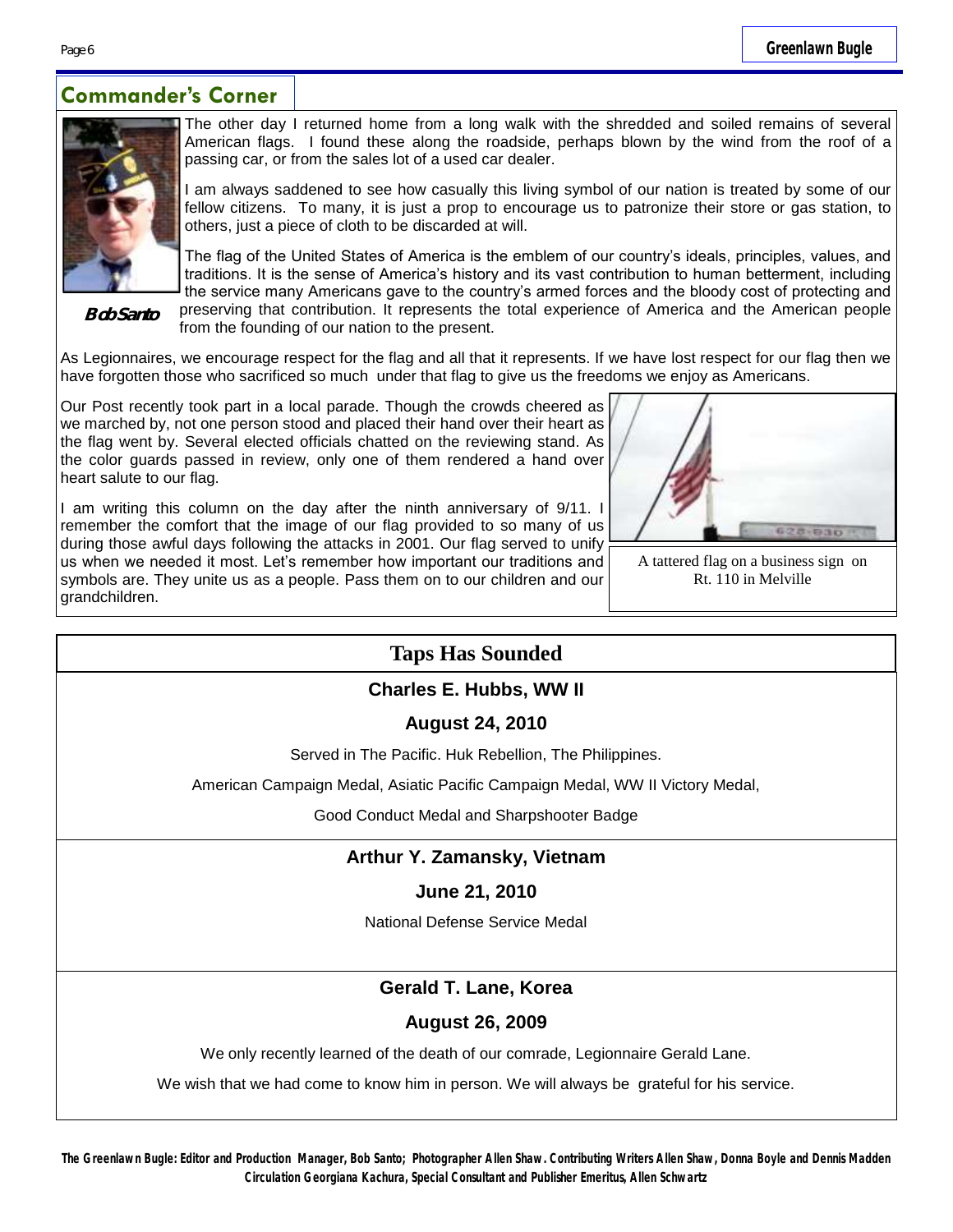

*Best Wishes to the American Legion Greenlawn Post 1244*





**GLENDA A. JACKSON** COUNCILWOMAN TOWN OF HUNTINGTON

**100 Main Street, Huntington, NY 11743 631-351-3174 gjackson@town.huntington.ny.us http://town.huntington.ny.us**

**HTV** 

LITTLE LEAGUE / SENIOR LEAGUE

**SERVING THE YOUTH OF HUNTINGTON**

**AGES 5 TO 18**

(631) 757-2314

**"WE ARE PROUD TO SUPPORT OUR AMERICAN HEROES"**

**Dear Veterans,** You have done SO much for so many...

# Let us return the favor.

## One low rate. Never any additional fees. Only \$2,200 per month

Call today and see how our specialized services and experienced staff can meet your needs.



*Proudly Serving Long Island for 10 years!*



**Totally Free Checking for Life - Personal and Business**

**Commack** (In the Meat Farms Shopping Center) 100 Commack Road 631-864-9800

Member FDIC Equal Opportunity Lender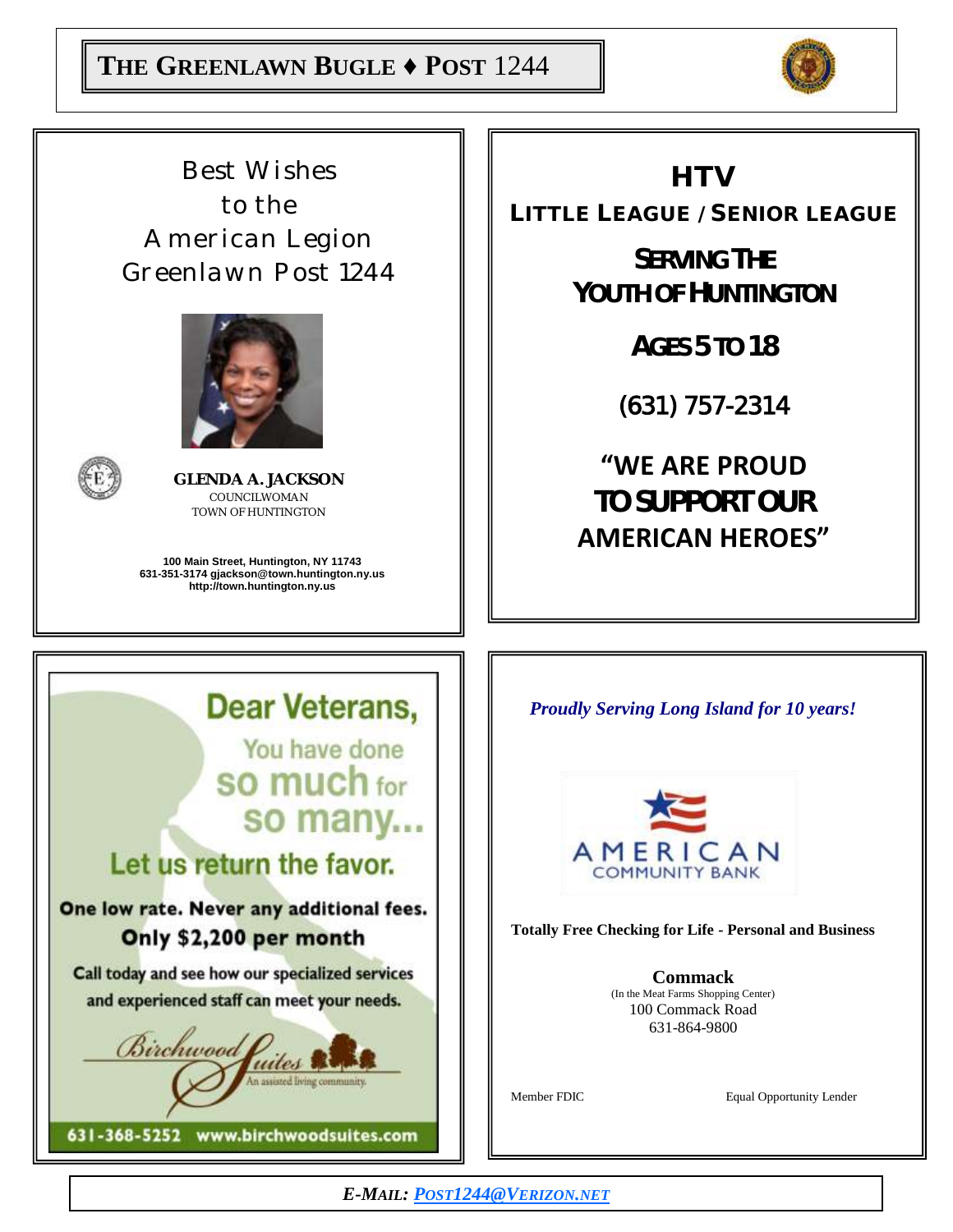## **THE GREENLAWN BUGLE ♦ POST** 1244



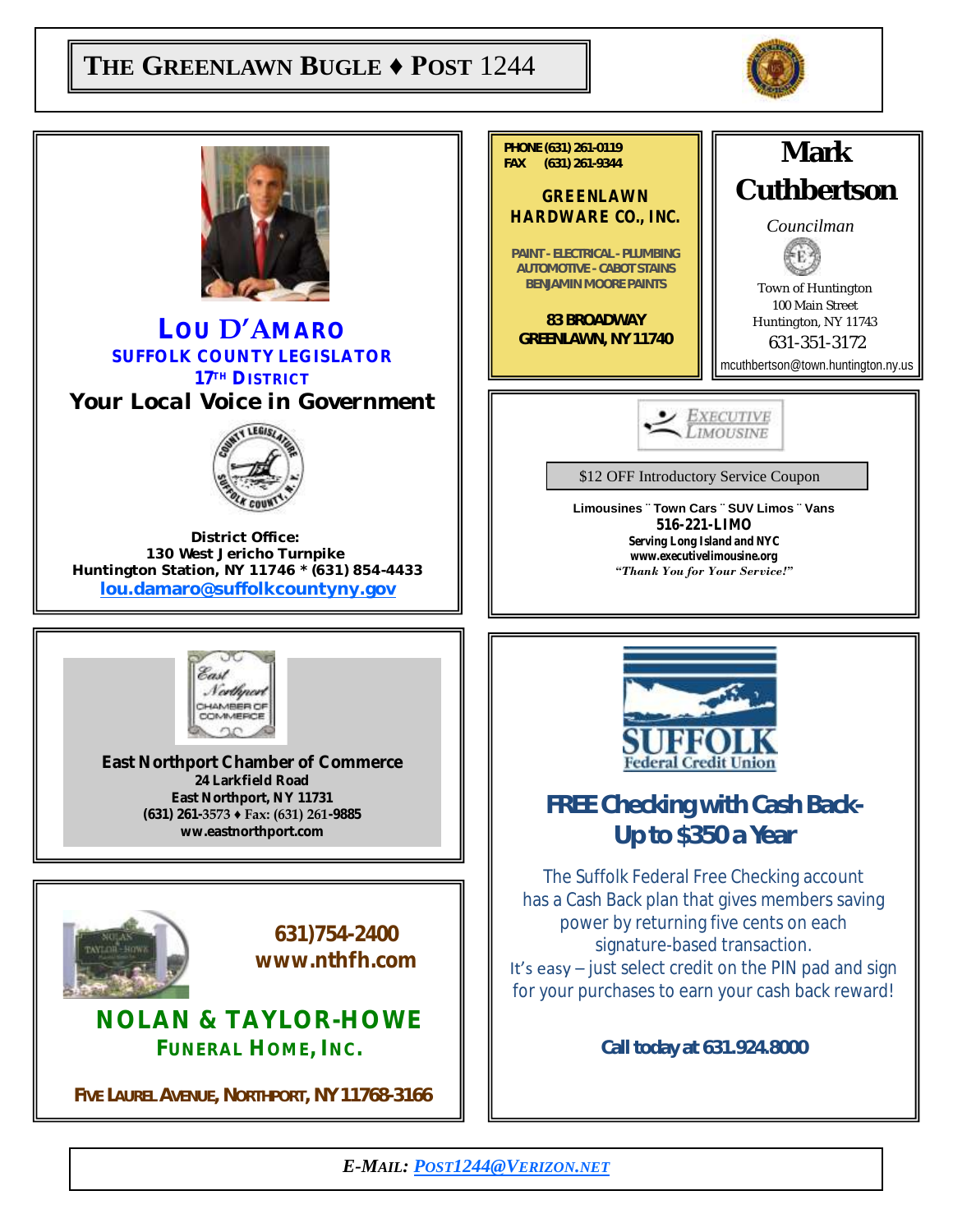## **THE GREENLAWN BUGLE ♦ POST** 1244



**Citizens Bank** 1100 East Jericho Tpke Dix Hills, NY 11743 631-425-9520 citizensbank.com



(516) 829-7270 FAX (516) 829-0102

LARRY J. BONCHONSKY, ESQ.

TRIAL COUNSEL

ACCIDENT / INJURY

50 Merrick Rd. Rockville Center, NY 11570



*ST. JOSEPH COUNCIL KNIGHTS OF COLUMBUS*

**Grand Night Tony Hawkins Rental Chairman Joe Ferrandina**

RENTALS/MEMBERSHIP 631-754-9488 24 Boulevard Avenue Greenlawn, NY 11740

**CALL NOW-BOOK EARLY**



## **SUSAN A. BERLAND COUNCILWOMAN**



Town of Huntington 100 Main Street Huntington, NY 11743

631-351-3173 Sberland@town.huntington.ny.us

*Best wishes to the American Legion Greenlawn Post 1244 Thank You for your Continued Service* 



**U.S. Representative Steve Israel 2 nd District, New York**



150 Motor Parkway, Suite 108 Hauppaugue, NY 11788 631-951-2210; Fax 631-951-3308

Sign up for E-News Updates from Rep. Steve Israel: http://israel.house.gov